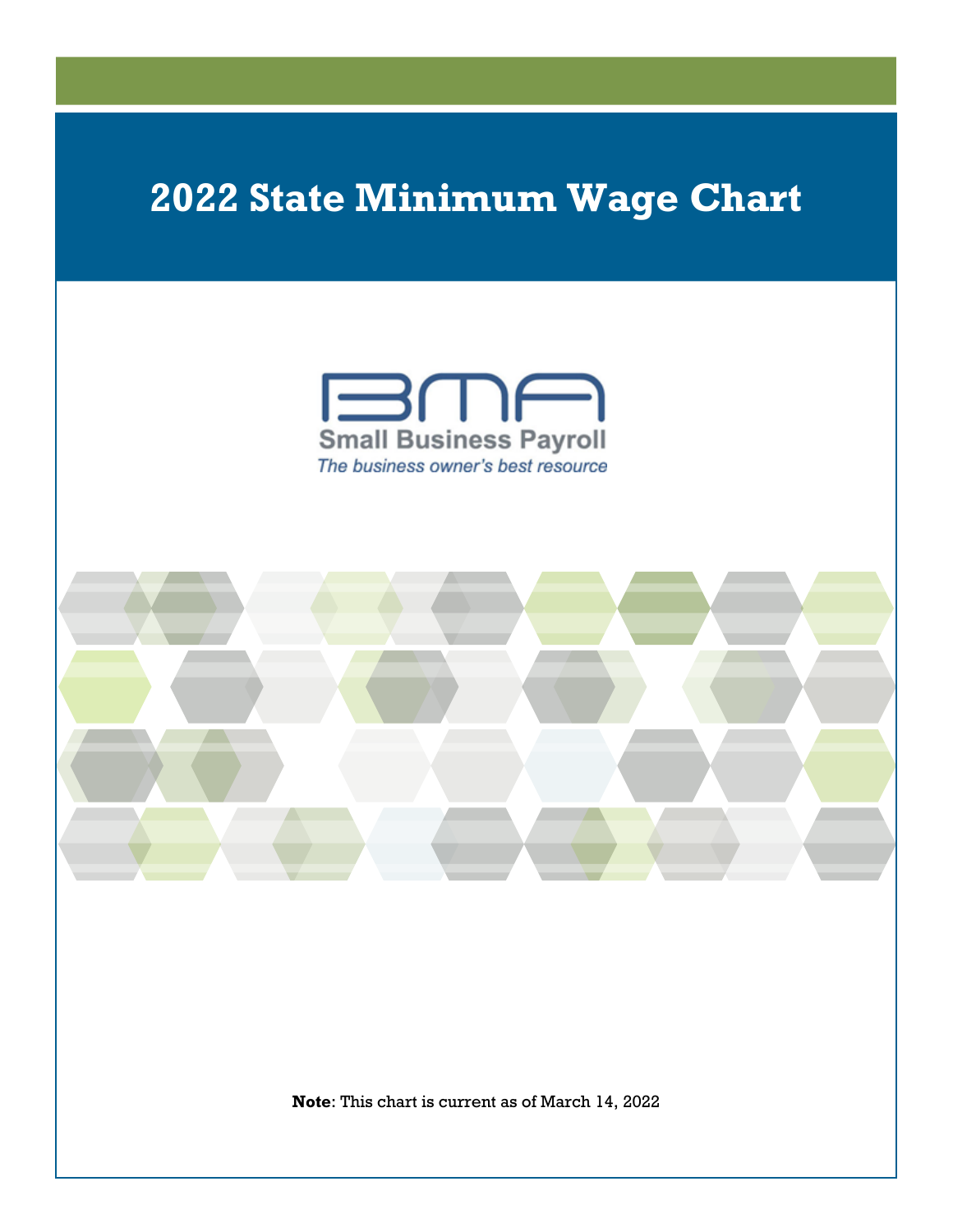Below are the general state minimum wage rates that will apply in 2022. Please be advised that different rates may apply to tipped employees and in cities and counties that have passed local minimum wage ordinances. **Be sure to confirm the wage requirements that apply to your business with your state Department of Labor**.

| <b>State</b> | <b>Rate (Per Hour)</b>                                                                             | <b>Effective Date</b> |
|--------------|----------------------------------------------------------------------------------------------------|-----------------------|
| <b>AL</b>    | \$7.25                                                                                             | Same as 2021          |
| AK           | \$10.34                                                                                            | Same as 2021          |
| <b>AZ</b>    | \$12.80                                                                                            | Jan. 1, 2022          |
| <b>AR</b>    | \$11.00 (employers with 4+ employees)                                                              | Same as 2021          |
| CA           | \$14.00 (employers with 1-25 employees)<br>\$15.00 (employers with 26+ employees)                  | Jan. 1, 2022          |
| CO           | \$12.56                                                                                            | Jan. 1, 2022          |
| <b>CT</b>    | \$14.00                                                                                            | July 1, 2022          |
| DE           | \$10.50                                                                                            | Jan. 1, 2022          |
| <b>DC</b>    | \$16.10                                                                                            | July 1, 2022          |
| FL           | \$11.00                                                                                            | Sept. 30, 2022        |
| GA           | \$7.25<br>(State rate of \$5.15 applies to workers not covered by the Fair Labor<br>Standards Act) | Same as 2021          |
| HI           | \$10.10                                                                                            | Same as 2021          |
| ID           | \$7.25                                                                                             | Same as 2021          |
| IL           | \$12.00                                                                                            | Jan. 1, 2022          |
| IN           | \$7.25                                                                                             | Same as 2021          |
| IA           | \$7.25                                                                                             | Same as 2021          |
| <b>KS</b>    | \$7.25                                                                                             | Same as 2021          |
| <b>KY</b>    | \$7.25                                                                                             | Same as 2021          |
| LA           | \$7.25                                                                                             | Same as 2021          |
| <b>ME</b>    | \$12.75                                                                                            | Jan. 1, 2022          |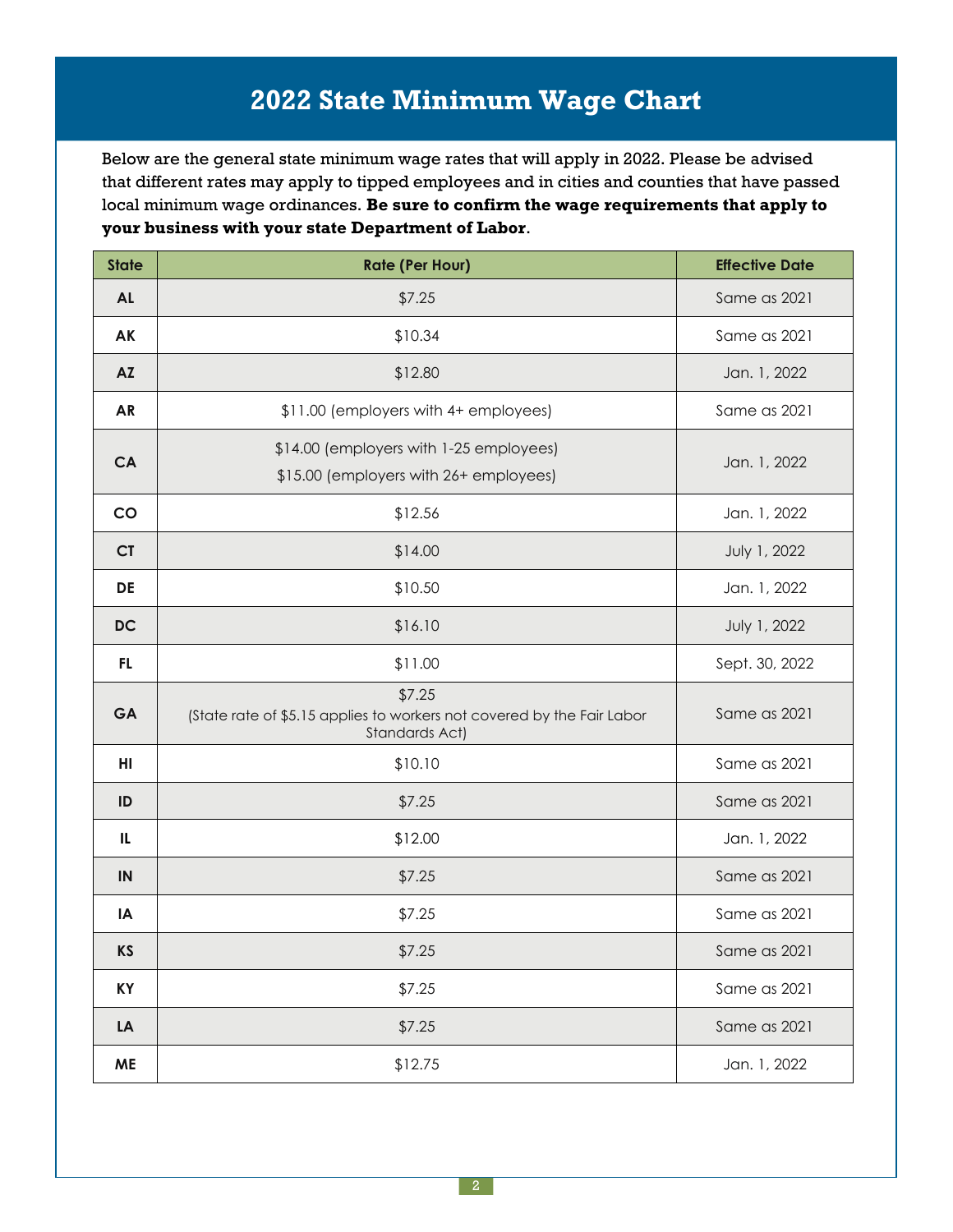| <b>State</b> | <b>Rate (Per Hour)</b>                                                                                                          | <b>Effective Date</b> |
|--------------|---------------------------------------------------------------------------------------------------------------------------------|-----------------------|
| <b>MD</b>    | \$12.50                                                                                                                         | Jan. 1, 2022          |
| <b>MA</b>    | \$14.25                                                                                                                         | Jan. 1, 2022          |
| MI           | \$9.87                                                                                                                          | Jan. 1, 2022          |
| <b>MN</b>    | \$8.42 (employers with annual receipts of less than \$500,000)<br>\$10.33 (employers with annual receipts of \$500,000 or more) | Jan. 1, 2022          |
| <b>MS</b>    | \$7.25                                                                                                                          | Same as 2021          |
| <b>MO</b>    | \$11.15                                                                                                                         | Jan. 1, 2022          |
| <b>MT</b>    | \$9.20                                                                                                                          | Jan. 1, 2022          |
| <b>NE</b>    | \$9.00                                                                                                                          | Same as 2021          |
| <b>NV</b>    | \$9.50 (health benefits offered) or \$10.50 (health benefits not offered)                                                       | July 1, 2022          |
| <b>NH</b>    | \$7.25                                                                                                                          | Same as 2021          |
| <b>NJ</b>    | \$11.90 (employers with 1-5 employees)<br>\$13.00 (employers with 6+ employees)                                                 | Jan. 1, 2022          |
| <b>NM</b>    | \$11.50                                                                                                                         | Jan. 1, 2022          |
| <b>NY</b>    | \$15.00 (NYC workers, fast food workers, Long Island and Westchester<br>workers); \$13.20 (remainder of the state)              | Dec. 31, 2021         |
| <b>NC</b>    | \$7.25                                                                                                                          | Same as 2021          |
| <b>ND</b>    | \$7.25                                                                                                                          | Same as 2021          |
| <b>OH</b>    | \$9.30 (employers that gross more than \$342,000 per year)                                                                      | Jan. 1, 2022          |
| <b>OK</b>    | \$7.25<br>(State rate of \$2.00 applies to workers not covered by the Fair Labor<br>Standards Act)                              | Same as 2021          |
| OR           | \$13.50                                                                                                                         | July 1, 2022          |
| PA           | \$7.25                                                                                                                          | Same as 2021          |
| <b>RI</b>    | \$12.25                                                                                                                         | Jan. 1, 2022          |
| <b>SC</b>    | \$7.25                                                                                                                          | Same as 2021          |
| <b>SD</b>    | \$9.95                                                                                                                          | Jan. 1, 2022          |
| <b>TN</b>    | \$7.25                                                                                                                          | Same as 2021          |
| <b>TX</b>    | \$7.25                                                                                                                          | Same as 2021          |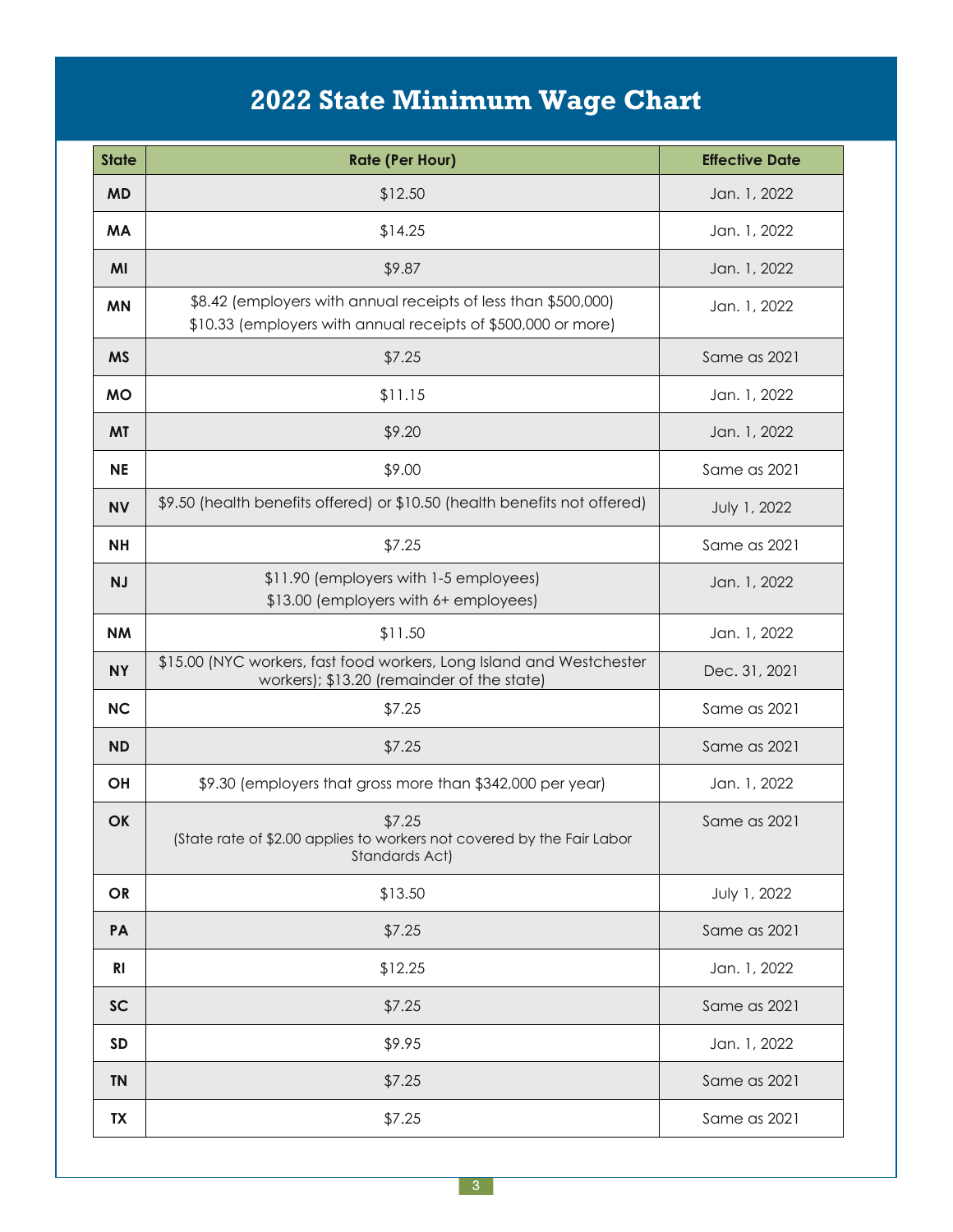| <b>State</b> | <b>Rate (per Hour)</b>                                                                   | <b>Effective Date</b> |
|--------------|------------------------------------------------------------------------------------------|-----------------------|
| UT           | \$7.25                                                                                   | Same as 2021          |
| <b>VT</b>    | \$12.55                                                                                  | Jan. 1, 2022          |
| <b>VA</b>    | \$11.00                                                                                  | Jan. 1, 2022          |
| <b>WA</b>    | \$14.59                                                                                  | Jan. 1, 2022          |
| <b>WV</b>    | \$8.75 (employers with 6+ employees)                                                     | Same as 2021          |
| WI           | \$7.25                                                                                   | Same as 2021          |
| <b>WY</b>    | \$7.25                                                                                   | Same as 2021          |
|              | (State rate of \$5.15 applies to workers not covered by the Fair Labor<br>Standards Act) |                       |